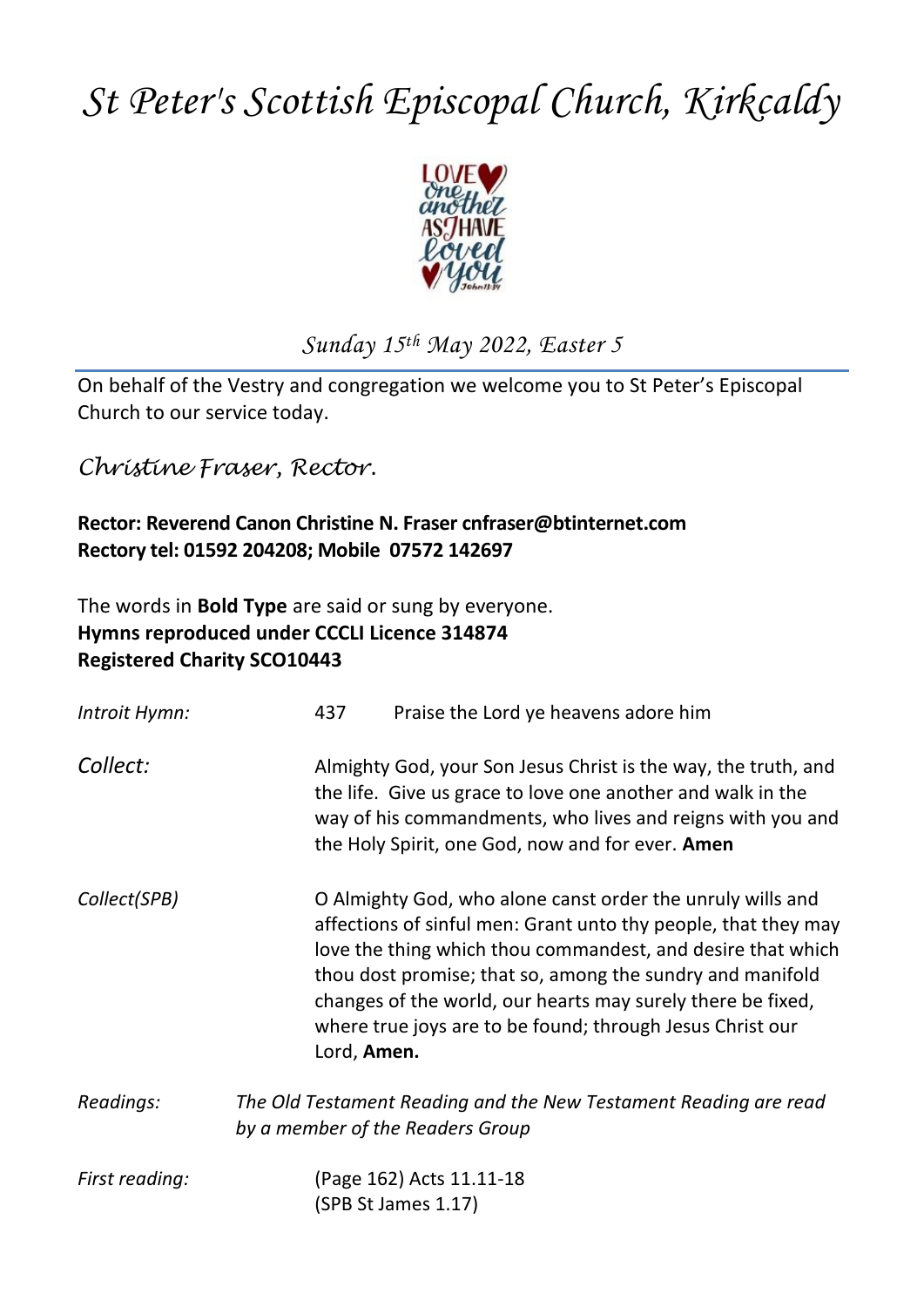### *Psalm:* 148

- 1. Praise the Lord from heaven, you that live in the heights above.
- **2. Praise him, all his angels, all his heavenly armies.**
- 3. Praise him, sun and moon; praise him, shining stars.
- **4.** P**raise him, highest heavens, and the waters above the sky.**
- 5. Let them all praise the name of the Lord! He commanded, and they were created;
- **6. by his command they were fixed in their places forever, and they cannot disobey.**
- 7. Praise the Lord from the earth, sea monsters and all ocean depths;
- **8. lightning and hail, snow and clouds, strong winds that obey his command.**
- 9. Praise him, hills and mountains, fruit trees and forests;
- **10. all animals, tame and wild, reptiles and birds.**
- 11. Praise him, kings and all peoples, princes and all other rulers;
- **12. young women and young men, old people and children too.**
- 13. Let them all praise the name of the Lord! His name is greater than all others; his glory is above earth and heaven.
- **14. He made his nation strong, so that all his people praise him the people of Israel, so dear to him.**

## **Glory be to the Father, and to the Son and to the Holy Spirit; as it was in the beginning, is now and ever shall be, world without end. Amen**

| Gospel acclamation: | Alleluia! Alleluia! esus said: 'I give you a new ommandment:<br>love one another, just as I have loved you.'.Alleluia! |                              |
|---------------------|------------------------------------------------------------------------------------------------------------------------|------------------------------|
| Gradual hymn:       | 416                                                                                                                    | O God of Bethel              |
| Second reading:     |                                                                                                                        | (Page 328) Revelation 21.1-6 |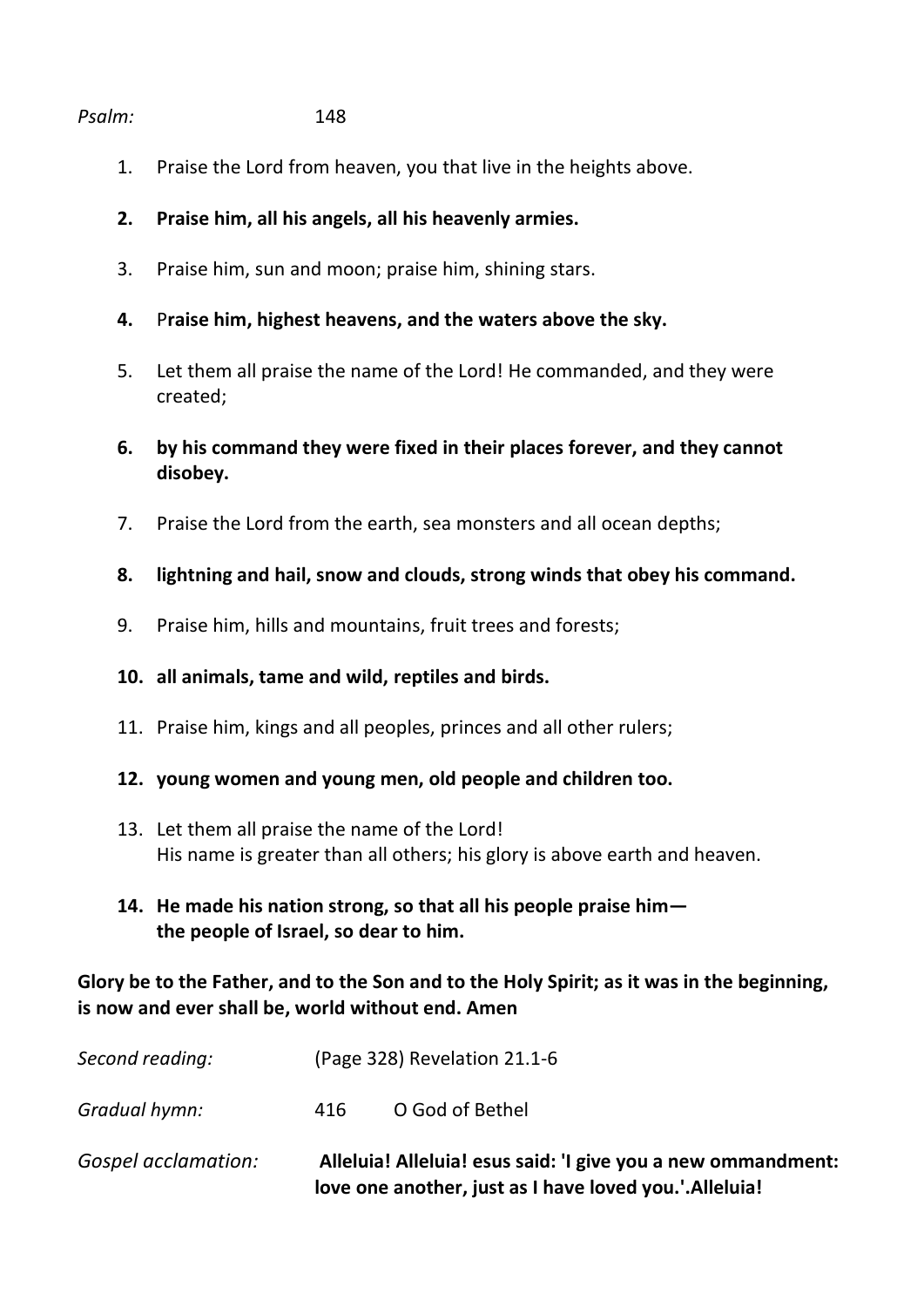| Gospel:         | (Page 136) John 13.31-35<br>(SPB St John 16.5)                                             |  |
|-----------------|--------------------------------------------------------------------------------------------|--|
| Sermon:         | The Revd Canon Christine Fraser                                                            |  |
| Intercessions:  | Composed and prayed on behalf of the congregation by a<br>member of the Intercessors Group |  |
| Peace:          | A sign of the peace is exchanged.                                                          |  |
| Offertory hymn: | Judge eternal enthroned in splendour<br>490                                                |  |

# *Administration of Communion:* **Communion will be offered in two kinds. In order to assist the chalice administrators please GUIDE the chalice by the bottom(not take the vessel from them) to receive wine.**

| Communion hymn:         | 285                                                                                                                                                                                                                                                                                                                                                                                                      | For the beauty of the earth                                                                                                                                       |
|-------------------------|----------------------------------------------------------------------------------------------------------------------------------------------------------------------------------------------------------------------------------------------------------------------------------------------------------------------------------------------------------------------------------------------------------|-------------------------------------------------------------------------------------------------------------------------------------------------------------------|
| Prayer after Communion: |                                                                                                                                                                                                                                                                                                                                                                                                          | God of love, in this eucharist we have heard your truth and<br>shared in your life. May we always walk in your way, in the<br>name of Jesus Christ the Lord. Amen |
| Blessing:               | The God of peace, who brought again from the dead our Lord<br>Jesus, that great shepherd of the sheep, through the blood of<br>the eternal covenant, make you perfect in every good work to<br>do his will, working in you that which is well-pleasing in his<br>sight; and the blessing of God almighty, the Father, the Son,<br>and the Holy Spirit, be among you and remain with you<br>always. Amen. |                                                                                                                                                                   |
| Recessional hymn:       | 478                                                                                                                                                                                                                                                                                                                                                                                                      | Ye watchers and ye holy ones                                                                                                                                      |

### *Notices:*

*All baptised Christians are warmly invited to share in Holy Communion. Gluten free wafers are available; please advise a sidesperson if you require this. An Induction Loop is installed in church. Hearing aid users should adjust their aid to the T position. Large-print copies of the liturgy are available on request*

| Worship                        |                                      |
|--------------------------------|--------------------------------------|
| Wednesday 18 <sup>th</sup> May | 10.00am Eucharist                    |
| Sunday 22 <sup>nd</sup> May    | 9.15am Eucharist (SPB)               |
|                                | 10.30am Sung Eucharist 1982 Liturgy) |